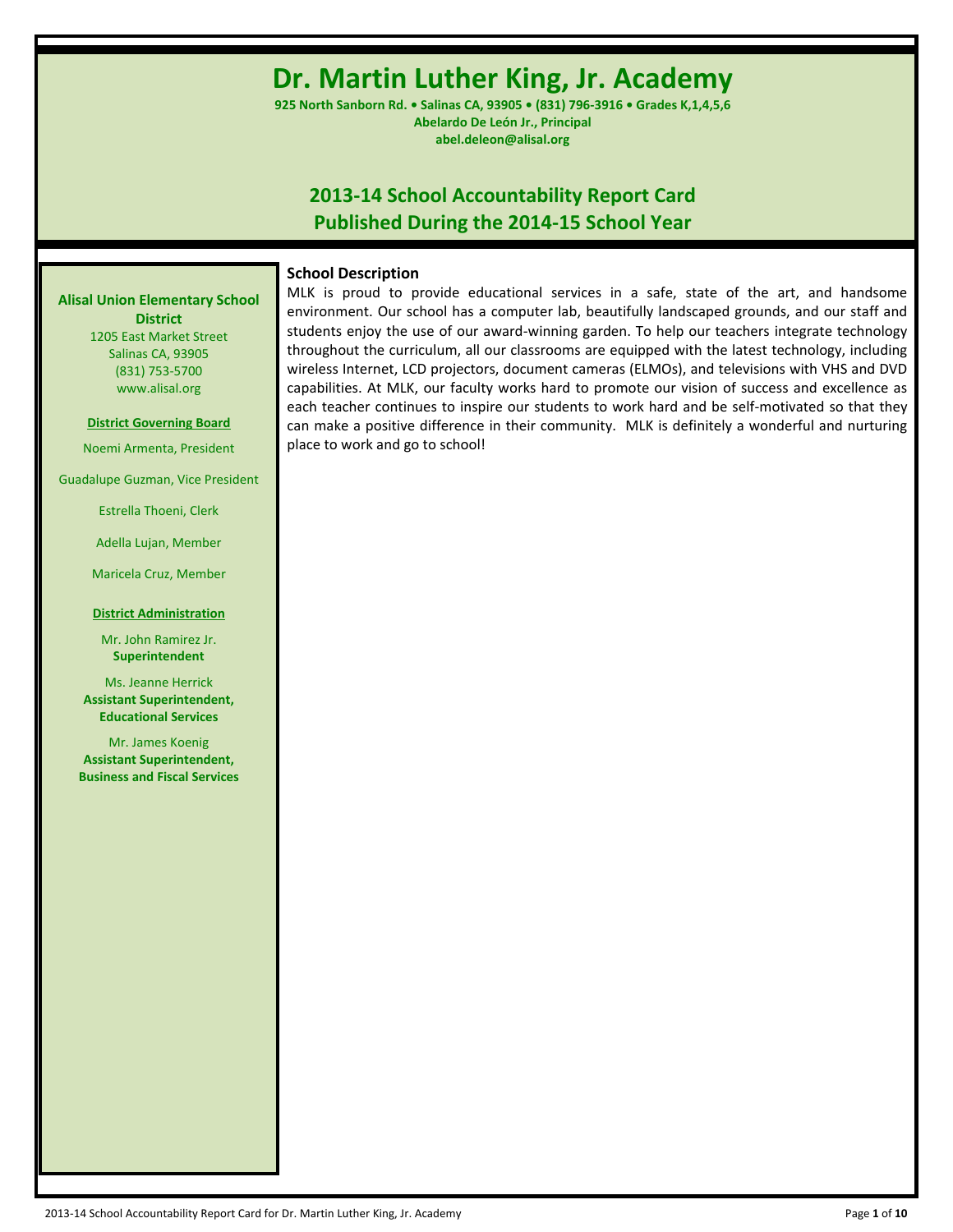# **About the SARC**

Every school in California is required by state law to publish a School Accountability Report Card (SARC), by February 1 of each year. The SARC contains information about the condition and performance of each California public school. Under the Local Control Funding Formula (LCFF) all local educational agencies (LEAs) are required to prepare a Local Control Accountability Plan (LCAP), which describes how they intend to meet annual school-specific goals for all pupils, with specific activities to address state and local priorities. Additionally, data reported in an LCAP is to be consistent with data reported in the SARC.

- For more information about SARC requirements, see the California Department of Education (CDE) SARC Web page at http://www.cde.ca.gov/ta/ac/sa/.
- View this SARC online at the school and/or LEA Web sites.
- For more information about the LCFF or LCAP, see the CDE LCFF Web page at http://www.cde.ca.gov/fg/aa/lc/.
- For additional information about the school, parents and community members should contact the school at (831) 796-3916.

| 2013-14 Student Enrollment by Grade Level       |     |  |  |  |  |
|-------------------------------------------------|-----|--|--|--|--|
| <b>Number of Students</b><br><b>Grade Level</b> |     |  |  |  |  |
| Kinder.                                         | 105 |  |  |  |  |
| Gr. 1                                           | 103 |  |  |  |  |
| Gr. 4                                           | 66  |  |  |  |  |
| Gr. 5                                           | 157 |  |  |  |  |
| Gr. 6                                           | 161 |  |  |  |  |
| Total                                           | 592 |  |  |  |  |

| 2013-14 Student Enrollment by Group                |      |  |  |  |  |  |
|----------------------------------------------------|------|--|--|--|--|--|
| <b>Percent of Total Enrollment</b><br><b>Group</b> |      |  |  |  |  |  |
| <b>Black or African American</b>                   | 0.5  |  |  |  |  |  |
| American Indian or Alaska Native                   | 0.0  |  |  |  |  |  |
| Asian                                              | 0.0  |  |  |  |  |  |
| <b>Filipino</b>                                    | 0.0  |  |  |  |  |  |
| <b>Hispanic or Latino</b>                          | 98.1 |  |  |  |  |  |
| <b>Native Hawaiian/Pacific Islander</b>            | 0.0  |  |  |  |  |  |
| White                                              | 0.0  |  |  |  |  |  |
| Two or More Races                                  | 0.0  |  |  |  |  |  |
| <b>Socioeconomically Disadvantaged</b>             | 88.0 |  |  |  |  |  |
| <b>English Learners</b>                            | 86.1 |  |  |  |  |  |
| <b>Students with Disabilities</b>                  | 5.2  |  |  |  |  |  |

# **A. Conditions of Learning**

#### **State Priority: Basic**

The SARC provides the following information relevant to the Basic State Priority (Priority 1):

- Degree to which teachers are appropriately assigned and fully credentialed in the subject area and for the pupils they are teaching;
- Pupils have access to standards-aligned instructional materials; and
- School facilities are maintained in good repair.

| <b>Teacher Credentials</b>                         |           |           |       |  |  |  |  |
|----------------------------------------------------|-----------|-----------|-------|--|--|--|--|
| Dr. Martin Luther King, Jr. Academy                | $12 - 13$ | $13 - 14$ | 14-15 |  |  |  |  |
| <b>Fully Credentialed</b>                          | 19        | 20 out    | 19    |  |  |  |  |
| lWithout Full Credential                           | O         | n         | 1     |  |  |  |  |
| <b>Teaching Outside Subject Area of Competence</b> | 0         | 0         | O     |  |  |  |  |
| <b>Alisal Union Elementary School District</b>     | $12 - 13$ | $13 - 14$ | 14-15 |  |  |  |  |
| <b>Fully Credentialed</b>                          |           |           | 299   |  |  |  |  |
| <b>Without Full Credential</b>                     |           |           | 19    |  |  |  |  |
| Teaching Outside Subject Area of Competence        |           |           | n     |  |  |  |  |

| Teacher Misassignments and Vacant Teacher Positions at this School |  |  |  |  |  |  |  |
|--------------------------------------------------------------------|--|--|--|--|--|--|--|
| Dr. Martin Luther King, Jr.<br>$12 - 13$<br>$13 - 14$<br>14-15     |  |  |  |  |  |  |  |
| Teachers of English Learners                                       |  |  |  |  |  |  |  |
| Total Teacher Misassignments                                       |  |  |  |  |  |  |  |
| <b>Vacant Teacher Positions</b>                                    |  |  |  |  |  |  |  |

\* "Misassignments" refers to the number of positions filled by teachers who lack legal authorization to teach that grade level, subject area, student group, etc. Total Teacher Misassignments includes the number of Misassignments of Teachers of English Learners.

#### **Core Academic Classes Taught by Highly Qualified Teachers**

| 2013-14 Percent of Classes In Core Academic Subjects<br>Core Academic Classes Taught by Highly Qualified Teachers                              |                     |      |  |  |  |  |  |
|------------------------------------------------------------------------------------------------------------------------------------------------|---------------------|------|--|--|--|--|--|
| <b>Not Taught by Highly</b><br><b>Taught by Highly</b><br><b>Location of Classes</b><br><b>Qualified Teachers</b><br><b>Qualified Teachers</b> |                     |      |  |  |  |  |  |
| lThis School<br>95.0<br>5.0                                                                                                                    |                     |      |  |  |  |  |  |
|                                                                                                                                                | <b>Districtwide</b> |      |  |  |  |  |  |
| <b>All Schools</b>                                                                                                                             | 95.0<br>5.0         |      |  |  |  |  |  |
| <b>High-Poverty Schools</b><br>5.0<br>95.0                                                                                                     |                     |      |  |  |  |  |  |
| <b>Low-Poverty Schools</b>                                                                                                                     | 0.00                | 0.00 |  |  |  |  |  |

High-poverty schools are defined as those schools with student eligibility of approximately 40 percent or more in the free and reduced price meals program. Low-poverty schools are those with student eligibility of approximately 39 percent or less in the free and reduced price meals program.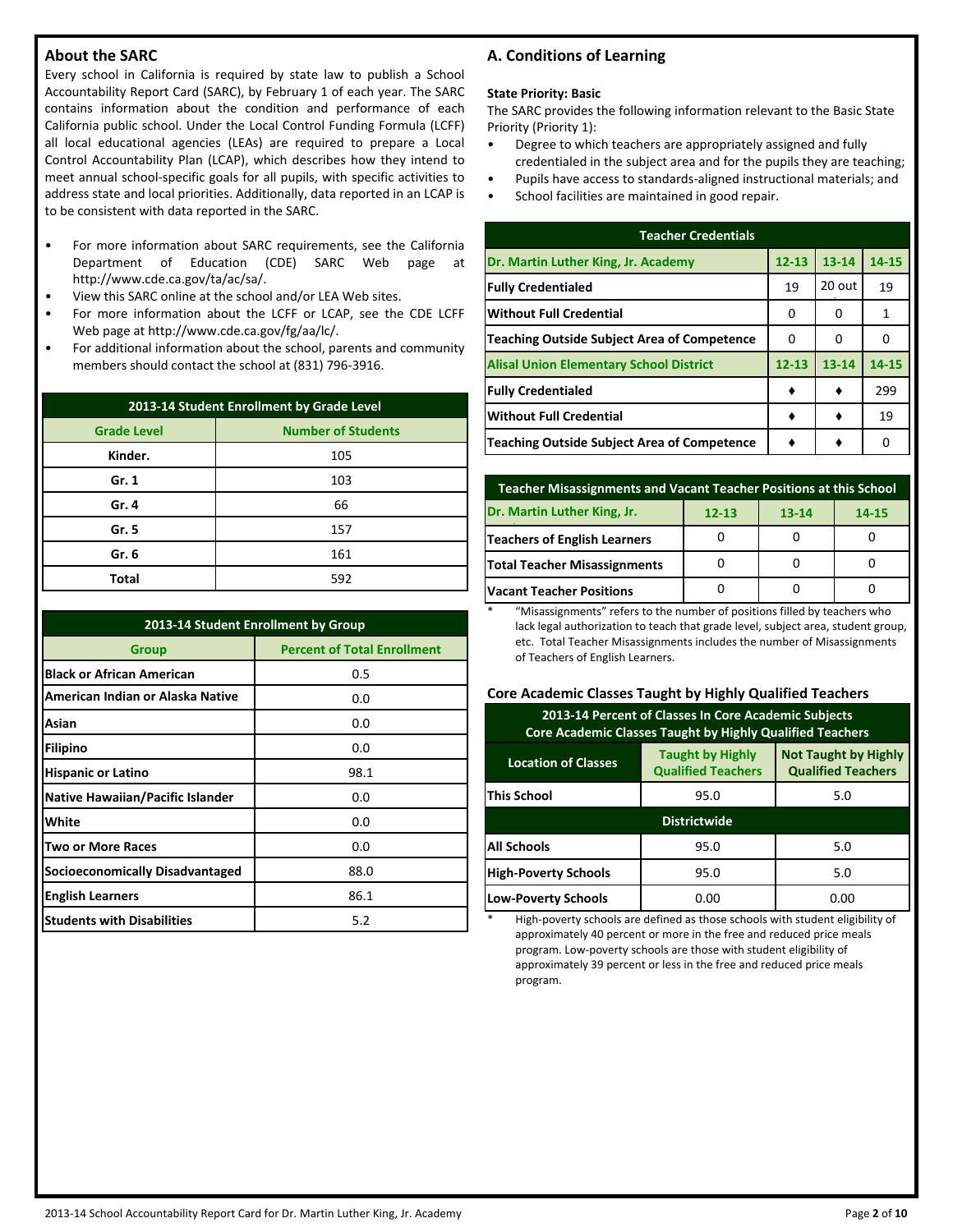#### **Quality, Currency, Availability of Textbooks and Instructional Materials (School Year 2014-15)**

In order to support classroom professionals in teaching the Language Arts and Math Common Core State Standards, Engage NY curriculum, in both content areas is being recommended to fill gaps in the Treasures curriculum and those that have also been found in the Everyday Math curriculum.

Both Engage NY Language Arts and Math were piloted and feedback from teachers attested to the ability of these common core resources to meet the requirements of the new state standards and fill gaps in our current adoption materials.

In Language Arts:

K-1-2 will continue to use Treasures to teach Foundational Skills and use the Engage NY Listening and Learning Domains to address the remaining standards.

3-6 will use Engage NY solely to teach all Language Arts standards.

Because Engage NY is not yet available in Spanish, Bilingual Transference classrooms will continue to use Tesoros and adapt it as needed to meet the common core state standards.

In Math:

At K-6, teachers will use both the adopted Everyday Math curriculum and Engage NY Math, selecting one as their primary resource and the other as a secondary resource.

Bilingual Transference classrooms will be able to use the Engage NY Math because student materials have just recently become available.

| <b>Textbooks and Instructional Materials</b><br>Year and month in which data were collected: 2012 |            |                                                               |  |  |  |  |  |
|---------------------------------------------------------------------------------------------------|------------|---------------------------------------------------------------|--|--|--|--|--|
| <b>Core Curriculum Area</b>                                                                       |            | <b>Textbooks and Instructional Materials/Year of Adoption</b> |  |  |  |  |  |
| <b>Reading/Language Arts</b>                                                                      |            | McMillan / McGraw-Hill, Treasures-Adopted 2010                |  |  |  |  |  |
| The textbooks listed are from most recent adoption:                                               | <b>Yes</b> |                                                               |  |  |  |  |  |
| Percent of students lacking their own assigned textbook:                                          | 0          |                                                               |  |  |  |  |  |
| <b>Mathematics</b>                                                                                |            | McMillan / McGraw-Hill, Every Day Math-Adopted 2012           |  |  |  |  |  |
| The textbooks listed are from most recent adoption:                                               | Yes        |                                                               |  |  |  |  |  |
| Percent of students lacking their own assigned textbook:                                          | 0          |                                                               |  |  |  |  |  |
| <b>Science</b>                                                                                    |            | Delta Foss- (Kinder-5th grades) - Adopted 2007                |  |  |  |  |  |
| The textbooks listed are from most recent adoption:                                               | Yes        | McGraw-Hill- (6th grade) - Adopted 2006                       |  |  |  |  |  |
| Percent of students lacking their own assigned textbook:                                          | 0          |                                                               |  |  |  |  |  |
| <b>History-Social Science</b>                                                                     |            | McGraw-Hill, Vistas- Adopted 2006                             |  |  |  |  |  |
| The textbooks listed are from most recent adoption:                                               | Yes.       |                                                               |  |  |  |  |  |
| Percent of students lacking their own assigned textbook:                                          | 0          |                                                               |  |  |  |  |  |

#### **School Facility Conditions and Planned Improvements (Most Recent Year)**

Our campus was built in 2002 and does not have any portable buildings currently in use. Our campus includes a computer lab, library and multipurpose Room. Our play area includes Four Squares, Hopscotch games, one play structure, basketball and volleyball courts and tetherball courts.

We have one day custodian and two night custodians who keep our facilities clean. This work force has provided us with a clean campus. Our cafeteria, classrooms, and rest rooms are cleaned daily. District maintenance staff takes care of the landscape and responds to requests for repair.

| <b>School Facility Good Repair Status (Most Recent Year)</b><br>Year and month in which data were collected: September, 2014 |      |                          |      |                                |  |  |
|------------------------------------------------------------------------------------------------------------------------------|------|--------------------------|------|--------------------------------|--|--|
|                                                                                                                              |      | <b>Repair Status</b>     |      | <b>Repair Needed and</b>       |  |  |
| <b>System Inspected</b>                                                                                                      | Good | Fair                     | Poor | <b>Action Taken or Planned</b> |  |  |
| Systems:<br>Gas Leaks, Mechanical/HVAC, Sewer                                                                                | [X]  | $\overline{\phantom{a}}$ | [ ]  |                                |  |  |
| Interior:<br><b>Interior Surfaces</b>                                                                                        | [X]  | - 1                      | ן ו  |                                |  |  |
| <b>Cleanliness:</b><br>Overall Cleanliness, Pest/Vermin Infestation                                                          | [X]  | - 1                      | i 1  |                                |  |  |
| <b>Electrical:</b><br>Electrical                                                                                             | [X]  | - 1                      | . 1  |                                |  |  |
| <b>Restrooms/Fountains:</b><br>Restrooms, Sinks/Fountains                                                                    | [X]  | - 1                      | ſ 1  |                                |  |  |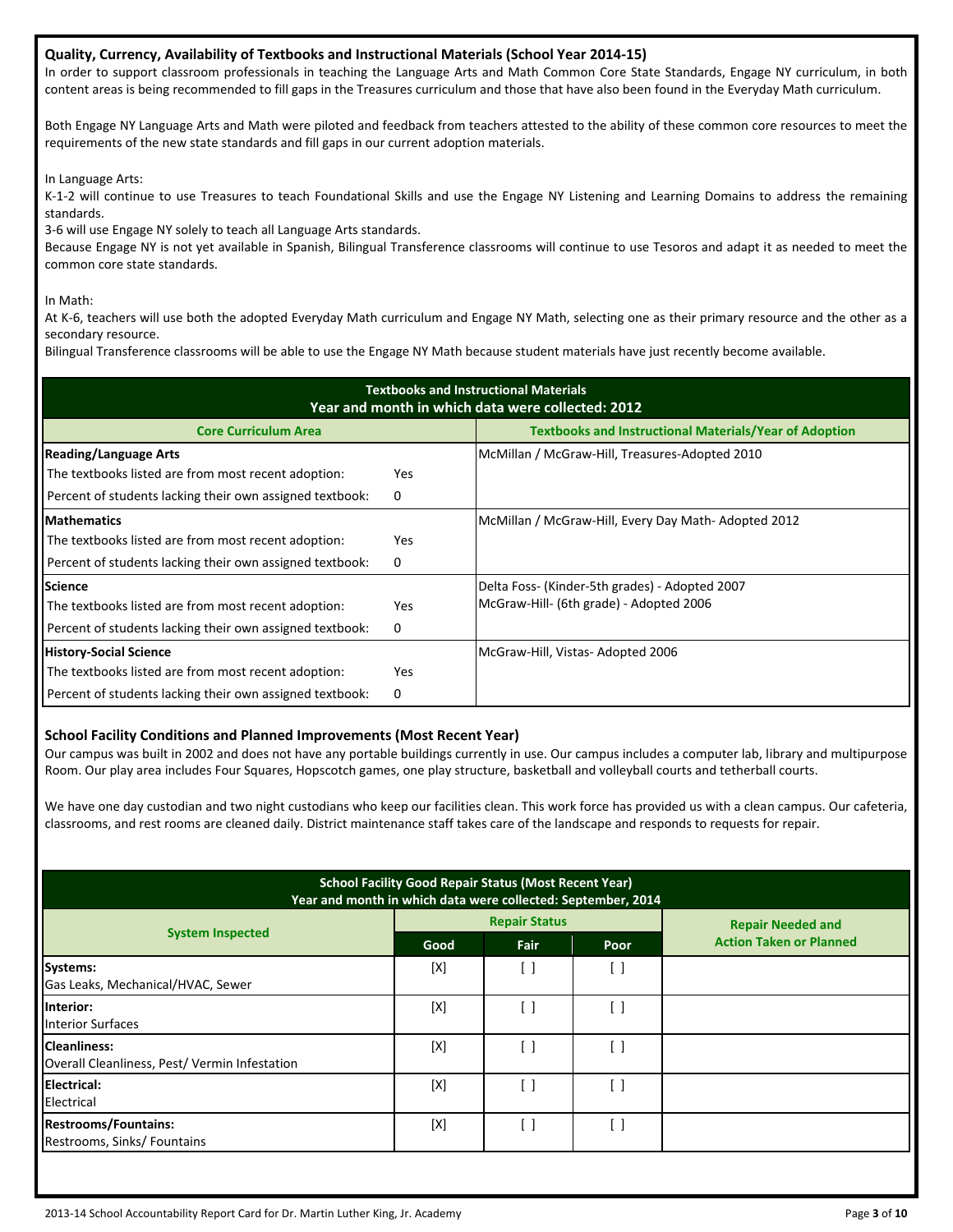| <b>School Facility Good Repair Status (Most Recent Year)</b><br>Year and month in which data were collected: September, 2014 |                  |      |                      |      |                                |
|------------------------------------------------------------------------------------------------------------------------------|------------------|------|----------------------|------|--------------------------------|
|                                                                                                                              |                  |      | <b>Repair Status</b> |      | <b>Repair Needed and</b>       |
| <b>System Inspected</b>                                                                                                      | Good             |      | Fair                 | Poor | <b>Action Taken or Planned</b> |
| Safety:<br>Fire Safety, Hazardous Materials                                                                                  | [X]              |      | [ ]                  | [ ]  |                                |
| Structural:<br>Structural Damage, Roofs                                                                                      | [X]              |      | . 1                  | [ ]  |                                |
| External:<br>Playground/School Grounds, Windows/Doors/Gates/Fences                                                           | [X]              |      | [ ]                  | ן ו  |                                |
| <b>Overall Rating</b>                                                                                                        | <b>Exemplary</b> | Good | Fair                 | Poor |                                |
|                                                                                                                              | [X]              |      |                      |      |                                |

## **B. Pupil Outcomes**

#### **State Priority: Pupil Achievement**

The SARC provides the following information relevant to the Pupil Achievement State Priority (Priority 4):

- Statewide assessments (i.e., California Assessment of Student Performance and Progress and its successor the Standardized Testing and Reporting Program);
- The Academic Performance Index; and
- The percentage of pupils who have successfully completed courses that satisfy the requirements for entrance to the University of California and the California State University, or career technical education sequences or programs of study.

| <b>CAASPP Results for All Students - Three-Year Comparison</b> |                                                                                                            |           |           |           |           |           |           |           |           |
|----------------------------------------------------------------|------------------------------------------------------------------------------------------------------------|-----------|-----------|-----------|-----------|-----------|-----------|-----------|-----------|
|                                                                | <b>Percent of Students Scoring at Proficient or Advanced</b><br>(meeting or exceeding the state standards) |           |           |           |           |           |           |           |           |
| <b>Subject</b>                                                 | <b>School</b><br><b>District</b><br><b>State</b>                                                           |           |           |           |           |           |           |           |           |
|                                                                | $11 - 12$                                                                                                  | $12 - 13$ | $13 - 14$ | $11 - 12$ | $12 - 13$ | $13 - 14$ | $11 - 12$ | $12 - 13$ | $13 - 14$ |
| Science                                                        | 33                                                                                                         | 26        | 27        | 35        | 34        | 33        | 60        | 59        | 60        |

Science (grades 5, 8, and 10) assessments include California Standards Tests (CSTs), California Modified Assessment (CMA), and California Alternate Performance Assessment (CAPA). Scores are not shown when the number of students tested is ten or less, either because the number of students in this category is too small for statistical accuracy or to protect student privacy.

| <b>STAR Results for All Students - Three-Year Comparison</b> |                                                                                                            |           |           |           |           |              |           |           |           |
|--------------------------------------------------------------|------------------------------------------------------------------------------------------------------------|-----------|-----------|-----------|-----------|--------------|-----------|-----------|-----------|
|                                                              | <b>Percent of Students Scoring at Proficient or Advanced</b><br>(meeting or exceeding the state standards) |           |           |           |           |              |           |           |           |
| <b>Subject</b>                                               | <b>School</b><br><b>District</b>                                                                           |           |           |           |           | <b>State</b> |           |           |           |
|                                                              | $10 - 11$                                                                                                  | $11 - 12$ | $12 - 13$ | $10 - 11$ | $11 - 12$ | $12 - 13$    | $10 - 11$ | $11 - 12$ | $12 - 13$ |
| <b>IELA</b>                                                  | 27                                                                                                         | 36        | 35        | 34        | 39        | 40           | 54        | 56        | 55        |
| Math                                                         | 37                                                                                                         | 48        | 52        | 49        | 53        | 58           | 49        | 50        | 50        |
| <b>HSS</b>                                                   |                                                                                                            |           |           | 25        | 25        | 30           | 48        | 49        | 49        |

STAR Program was last administered in 2012-13. Percentages are not calculated when the number of students tested is ten or less, either because the number of students in this category is too small for statistical accuracy or to protect student privacy.

| Academic Performance Index Ranks - Three-Year Comparison                                    |  |  |  |  |  |  |  |
|---------------------------------------------------------------------------------------------|--|--|--|--|--|--|--|
| <b>API Rank</b><br>2012-13<br>2010-11<br>2011-12                                            |  |  |  |  |  |  |  |
| <b>Statewide</b>                                                                            |  |  |  |  |  |  |  |
| <b>Similar Schools</b>                                                                      |  |  |  |  |  |  |  |
| For 2014 and whose users the state wide and similar schools realized line hanges he readuod |  |  |  |  |  |  |  |

For 2014 and subsequent years, the statewide and similar schools ranks will no longer be produced.

| <b>Grade</b>                                                                                                                                                         | 2013-14 Percent of Students Meeting Fitness Standards |          |        |  |  |  |
|----------------------------------------------------------------------------------------------------------------------------------------------------------------------|-------------------------------------------------------|----------|--------|--|--|--|
| Level                                                                                                                                                                | 4 of 6                                                | $5$ of 6 | 6 of 6 |  |  |  |
|                                                                                                                                                                      |                                                       | 14.6     |        |  |  |  |
| Dercentages are not calculated when the number of students tested is ten or less either because the number of students in this category is too small for statistical |                                                       |          |        |  |  |  |

<sup>:</sup> students tested is ten or less, either accuracy or to protect student privacy.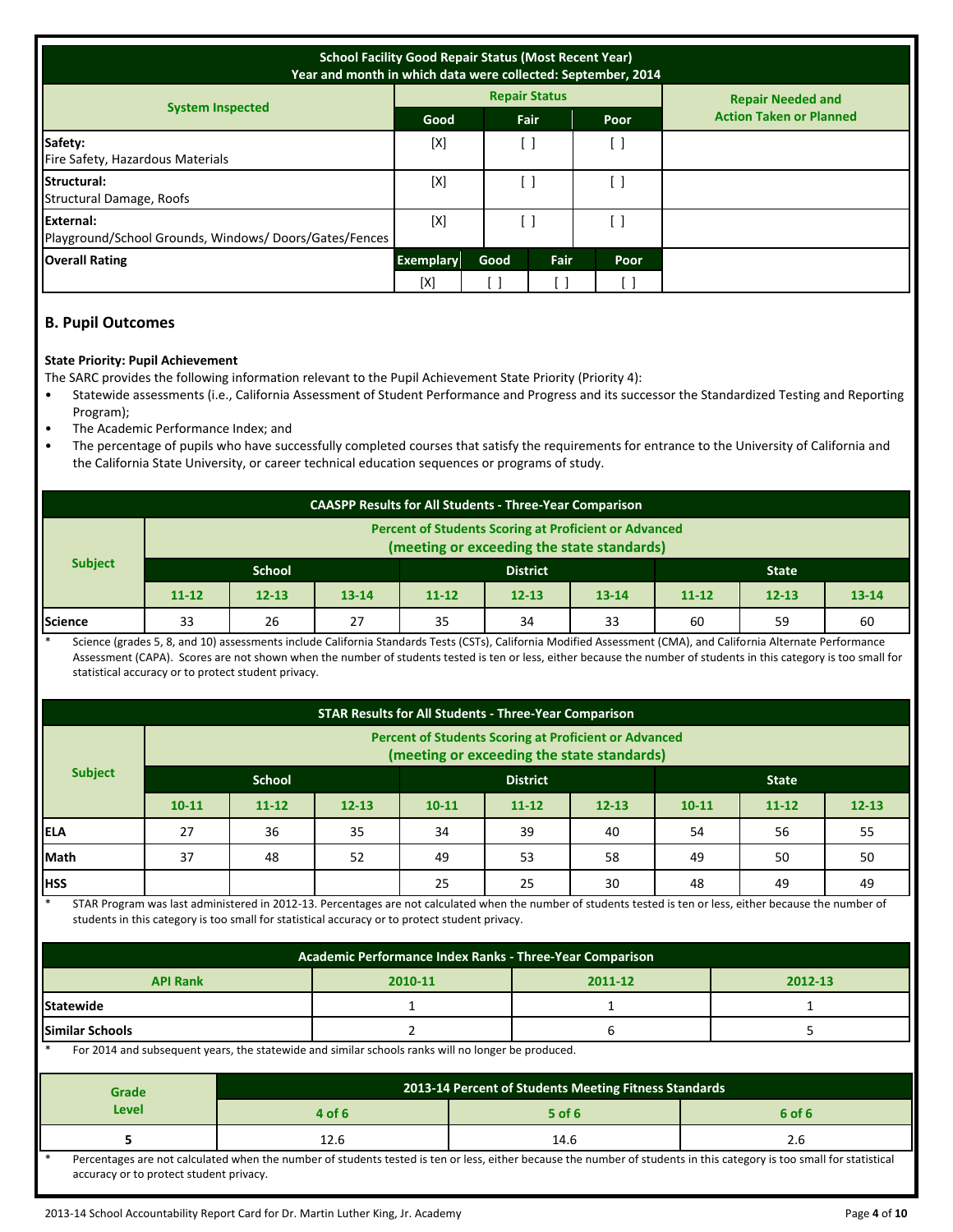| 2013-14 CAASPP Results by Student Group              |                                                                        |  |  |  |  |
|------------------------------------------------------|------------------------------------------------------------------------|--|--|--|--|
| <b>Group</b>                                         | <b>Percent of Students Scoring at</b><br><b>Proficient or Advanced</b> |  |  |  |  |
|                                                      | Science (grades 5, 8, and 10)                                          |  |  |  |  |
| <b>All Students in the LEA</b>                       | 33                                                                     |  |  |  |  |
| <b>All Student at the School</b>                     | 27                                                                     |  |  |  |  |
| <b>Male</b>                                          | 31                                                                     |  |  |  |  |
| Female                                               | 22                                                                     |  |  |  |  |
| <b>Black or African American</b>                     |                                                                        |  |  |  |  |
| American Indian or Alaska Native                     |                                                                        |  |  |  |  |
| Asian                                                |                                                                        |  |  |  |  |
| <b>Filipino</b>                                      |                                                                        |  |  |  |  |
| <b>Hispanic or Latino</b>                            | 27                                                                     |  |  |  |  |
| Native Hawaiian/Pacific Islander                     |                                                                        |  |  |  |  |
| White                                                |                                                                        |  |  |  |  |
| Two or More Races                                    |                                                                        |  |  |  |  |
| <b>Socioeconomically Disadvantaged</b>               | 28                                                                     |  |  |  |  |
| <b>English Learners</b>                              | 19                                                                     |  |  |  |  |
| <b>Students with Disabilities</b>                    |                                                                        |  |  |  |  |
| <b>Students Receiving Migrant Education Services</b> | 33                                                                     |  |  |  |  |

\* CAASPP includes science assessments (CSTs, CMA, and CAPA) in grades 5, 8, and 10. Scores are not shown when the number of students tested is ten or less, either because the number of students in this category is too small for statistical accuracy or to protect student privacy.

| API Growth by Student Group - Three-Year Comparison |                          |           |           |  |  |  |
|-----------------------------------------------------|--------------------------|-----------|-----------|--|--|--|
|                                                     | <b>Actual API Change</b> |           |           |  |  |  |
| <b>Group</b>                                        | $10 - 11$                | $11 - 12$ | $12 - 13$ |  |  |  |
| <b>All Students at the School</b>                   | 39                       | 51        | $-7$      |  |  |  |
| <b>Black or African American</b>                    |                          |           |           |  |  |  |
| American Indian or Alaska Native                    |                          |           |           |  |  |  |
| Asian                                               |                          |           |           |  |  |  |
| <b>Filipino</b>                                     |                          |           |           |  |  |  |
| <b>Hispanic or Latino</b>                           | 38                       | 49        | $-7$      |  |  |  |
| Native Hawaiian/Pacific Islander                    |                          |           |           |  |  |  |
| <b>White</b>                                        |                          |           |           |  |  |  |
| <b>Two or More Races</b>                            |                          |           |           |  |  |  |
| Socioeconomically Disadvantaged                     | 40                       | 49        | -8        |  |  |  |
| <b>English Learners</b>                             | 42                       | 52        | -8        |  |  |  |
| <b>Students with Disabilities</b>                   |                          |           |           |  |  |  |

\* "N/D" means that no data were available to the CDE or LEA to report. "B" means the school did not have a valid API Base and there is no Growth or target information. "C" means the school had significant demographic changes and there is no Growth or target information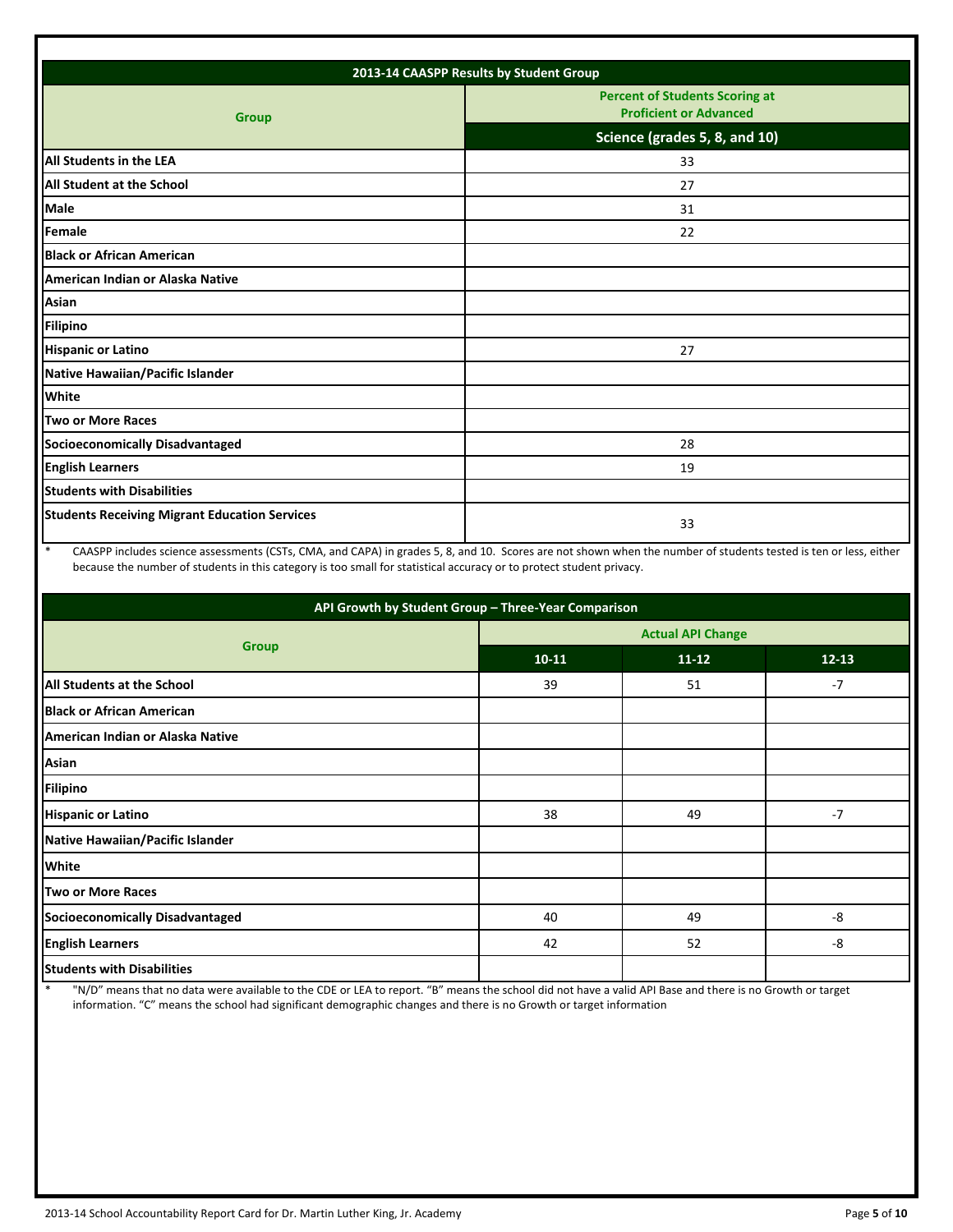# **C. Engagement**

## **State Priority: Parental Involvement**

The SARC provides the following information relevant to the Parental Involvement State Priority (Priority 3):

• Efforts the school district makes to seek parent input in making decisions for the school district and each schoolsite.

# **Opportunities for Parental Involvement**

During the 2013-14 school year, Ameri-Corps tutors, collaborated to plan a Family Reading Night in the Spring of 2014, all parents were invited to attend. Parents also served on our School Site Council and English Language Advisory Committee; and were able to make decisions about what is best for our school.

In an effort to celebrate student success, all parents are invited to Back-to-School Night in the fall and Open House in the spring. Parents attended monthly Student of the Month awards ceremonies, as well as participating in a school wide California Standards Test celebration for those students who achieved Proficient or Advanced in either Mathematics, or English Language Arts.

The Parent Teacher Club was also a instrumental in raising funds to provide additional assemblies for our students at Dr. Martin Luther King Jr. Academy.

#### **State Priority: School Climate**

The SARC provides the following information relevant to the School Climate State Priority (Priority 6):

- Pupil suspension rates;
- Pupil expulsion rates; and
- Other local measures on the sense of safety.

#### **School Safety Plan**

Campus supervisors monitor the school grounds before and after school, at recesses, and at lunchtime. Additionally, during the morning recess, one teacher per grade level is assigned to supervise students who are sent to the multi-purpose room for tardiness, incomplete homework or breaking school rules. Teachers regularly review the rules for safe, responsible behavior. All visitors are required to sign in at the office, where they receive a visitor's badge.

The last revision of our School Safety Plan was completed in the 2013-14 school year. The plan includes procedures for emergencies, exit routes, and inventories of emergency supplies. We make the plan available in the school office and it is reviewed with all staff at our first staff meeting. We hold monthly drills for fire, earthquake, and lockdowns. Training for all staff members on emergency preparedness takes place annually.

Staff received training on on Positive Behavior and Interventional Supports, PBIS, a school wide discipline plan designed to reward positive student behavior.

| <b>Suspensions and Expulsions</b> |                                     |           |           |  |  |  |  |
|-----------------------------------|-------------------------------------|-----------|-----------|--|--|--|--|
| <b>School</b>                     | $11 - 12$<br>$12 - 13$<br>$13 - 14$ |           |           |  |  |  |  |
| <b>Suspensions Rate</b>           | 0.4                                 | 1.3       | 2.3       |  |  |  |  |
| <b>Expulsions Rate</b>            | 0.0                                 | 0.0       | 0.0       |  |  |  |  |
| <b>District</b>                   | $11 - 12$                           | $12 - 13$ | $13 - 14$ |  |  |  |  |
| <b>Suspensions Rate</b>           | 0.7                                 | 2.1       | 1.9       |  |  |  |  |
| <b>Expulsions Rate</b>            | 0.0                                 | 0.0       | 0.0       |  |  |  |  |
| <b>State</b>                      | $11 - 12$                           | $12 - 13$ | 13-14     |  |  |  |  |
| <b>Suspensions Rate</b>           | 5.7                                 | 5.1       | 4.4       |  |  |  |  |
| <b>Expulsions Rate</b>            | 0.1                                 | 0.1       | 0.1       |  |  |  |  |

The rate of suspensions and expulsions is calculated by dividing the total number of incidents by the total enrollment x 100.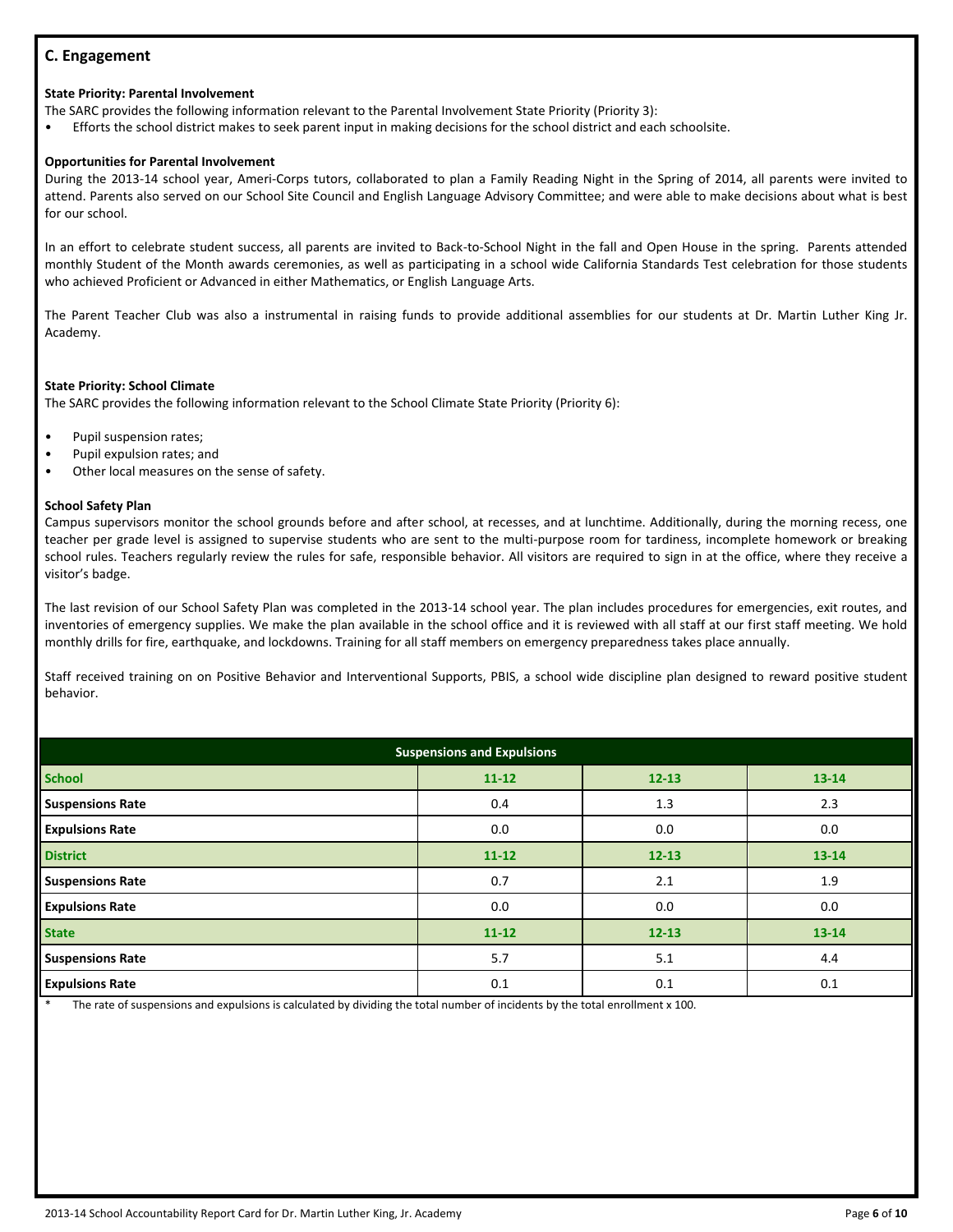# **D. Other SARC Information**

The information in this section is required to be in the SARC but is not included in the state priorities for LCFF.

| 2013-14 Adequate Yearly Progress Overall and by Criteria |     |     |  |  |  |  |  |
|----------------------------------------------------------|-----|-----|--|--|--|--|--|
| <b>School</b><br><b>AYP Criteria</b><br><b>District</b>  |     |     |  |  |  |  |  |
| <b>Made AYP Overall</b>                                  | No  | No  |  |  |  |  |  |
| Met Participation Rate: English-Language Arts            | Yes | Yes |  |  |  |  |  |
| <b>Met Participation Rate: Mathematics</b>               | Yes | Yes |  |  |  |  |  |
| Met Percent Proficient: English-Language Arts            | No  | No  |  |  |  |  |  |
| Met Percent Proficient: Mathematics                      | No  | No  |  |  |  |  |  |
| <b>Met API Criteria</b>                                  | No  | No  |  |  |  |  |  |

| 2014-15 Federal Intervention Program                |                 |     |  |  |  |
|-----------------------------------------------------|-----------------|-----|--|--|--|
| <b>Indicator</b>                                    | <b>District</b> |     |  |  |  |
| <b>Program Improvement Status</b>                   | No              | Yes |  |  |  |
| <b>First Year of Program Improvement</b>            |                 |     |  |  |  |
| Year in Program Improvement                         |                 | 3   |  |  |  |
| Number of Schools Currently in Program Improvement  | 10              |     |  |  |  |
| Percent of Schools Currently in Program Improvement | 83.3            |     |  |  |  |

DW (determination waiver) indicates that the PI status of the school was carried over from the prior year in accordance with the flexibility granted through the federal waiver process.

| <b>Academic Counselors and Other Support Staff at this School</b> |                                                    |  |  |  |  |
|-------------------------------------------------------------------|----------------------------------------------------|--|--|--|--|
| <b>Number of Full-Time Equivalent (FTE)</b>                       |                                                    |  |  |  |  |
| <b>Academic Counselor</b>                                         | 0                                                  |  |  |  |  |
| <b>Counselor (Social/Behavioral or Career Development)</b>        | 1                                                  |  |  |  |  |
| Library Media Teacher (Librarian)                                 | 1                                                  |  |  |  |  |
| Library Media Services Staff (Paraprofessional)                   | .5                                                 |  |  |  |  |
| Psychologist                                                      | .5                                                 |  |  |  |  |
| <b>Social Worker</b>                                              | 0                                                  |  |  |  |  |
| <b>Nurse</b>                                                      | ŋ                                                  |  |  |  |  |
| Speech/Language/Hearing Specialist                                | .5                                                 |  |  |  |  |
| <b>Resource Specialist</b>                                        | 1                                                  |  |  |  |  |
| <b>Instructional Coach</b>                                        |                                                    |  |  |  |  |
|                                                                   | <b>Average Number of Students per Staff Member</b> |  |  |  |  |
| <b>Academic Counselor</b>                                         |                                                    |  |  |  |  |

One Full Time Equivalent (FTE) equals one staff member working full time; one FTE could also represent two staff members who each work 50 percent

of full time.

| <b>Average Class Size and Class Size Distribution</b> |  |  |
|-------------------------------------------------------|--|--|
|                                                       |  |  |

|         | <b>Average Class Size</b> |          |             |          |          | <b>Number of Classrooms*</b> |          |    |          |       |          |                |
|---------|---------------------------|----------|-------------|----------|----------|------------------------------|----------|----|----------|-------|----------|----------------|
|         |                           |          |             | $1 - 20$ |          |                              | 21-32    |    |          | $33+$ |          |                |
| Grade   | 12                        | 13       | 14          | 12       | 13       | 14                           | 12       | 13 | 14       | 12    | 13       | 14             |
| Kinder. | 0                         | 30       | 26          | 0        | $\Omega$ | 0                            | 0        | 2  | 4        | 0     | 0        | 0              |
| Gr. 1   | 0                         | 0        | 26          | 0        | $\Omega$ | 0                            | 0        | 0  | 4        | 0     | 0        | 0              |
| Gr. 2   | $\Omega$                  | $\Omega$ | 0           | 0        | $\Omega$ | 0                            | 0        | 0  | 0        | 0     | 0        | 0              |
| Gr.3    | $\Omega$                  | 0        | $\mathbf 0$ | 0        | 0        | 0                            | 0        | 0  | 0        | 0     | 0        | 0              |
| Gr. 4   | 29                        | 27       | 33          | 1        | $\Omega$ | 0                            | 5        | 4  | $\Omega$ | 0     | 1        | $\overline{2}$ |
| Gr. 5   | 33.5                      | 28       | 31          | 0        | $\Omega$ | 1                            | $\Omega$ | 5  | $\Omega$ | 4     | $\Omega$ | 4              |
| Gr. 6   | 32.5                      | 25       | 32          | 0        | 0        | 0                            | 2        | 4  | 0        | 2     | 0        | 5              |

Number of classes indicates how many classrooms fall into each size category (a range of total students per classroom). At the secondary school level, this information is reported by subject area rather than grade level.

| FY 2012-13 Teacher and Administrative Salaries |                                   |                                                                         |  |  |  |  |
|------------------------------------------------|-----------------------------------|-------------------------------------------------------------------------|--|--|--|--|
| <b>Category</b>                                | <b>District</b><br><b>Amount</b>  | <b>State Average for</b><br><b>Districts In Same</b><br><b>Category</b> |  |  |  |  |
| <b>Beginning Teacher Salary</b>                | \$37,743                          | \$41,507                                                                |  |  |  |  |
| <b>Mid-Range Teacher Salary</b>                | \$61,371                          | \$67,890                                                                |  |  |  |  |
| <b>Highest Teacher Salary</b>                  | \$84,569                          | \$86,174                                                                |  |  |  |  |
| <b>Average Principal Salary (ES)</b>           | \$96,789                          | \$109,131                                                               |  |  |  |  |
| <b>Average Principal Salary (MS)</b>           | \$0                               | \$111,937                                                               |  |  |  |  |
| <b>Average Principal Salary (HS)</b>           | \$0                               | \$109,837                                                               |  |  |  |  |
| <b>Superintendent Salary</b>                   | \$179,000                         | \$185,462                                                               |  |  |  |  |
|                                                | <b>Percent of District Budget</b> |                                                                         |  |  |  |  |
| <b>Teacher Salaries</b>                        | 36                                | 42                                                                      |  |  |  |  |
| <b>Administrative Salaries</b>                 | 5                                 | 6                                                                       |  |  |  |  |

For detailed information on salaries, see the CDE Certificated Salaries & Benefits webpage at www.cde.ca.gov/ds/fd/cs/.

| FY 2012-13 Expenditures Per Pupil and School Site Teacher Salaries |              |                   |                     |                               |          |  |
|--------------------------------------------------------------------|--------------|-------------------|---------------------|-------------------------------|----------|--|
|                                                                    |              |                   |                     |                               |          |  |
| <b>Level</b>                                                       | <b>Total</b> | <b>Restricted</b> | <b>Unrestricted</b> | <b>Average Teacher Salary</b> |          |  |
| <b>School Site</b>                                                 | \$4,171      | \$769             | \$3,402             | \$60,385                      |          |  |
| <b>District</b>                                                    |              |                   | \$5,459             | \$64,853                      |          |  |
| <b>State</b>                                                       |              |                   | \$4,690             |                               | \$70,788 |  |
| <b>Percent Difference: School Site/District</b>                    |              |                   | $-37.7$             | $-6.9$                        |          |  |
| Percent Difference: School Site/ State                             | $-14.7$      |                   |                     |                               |          |  |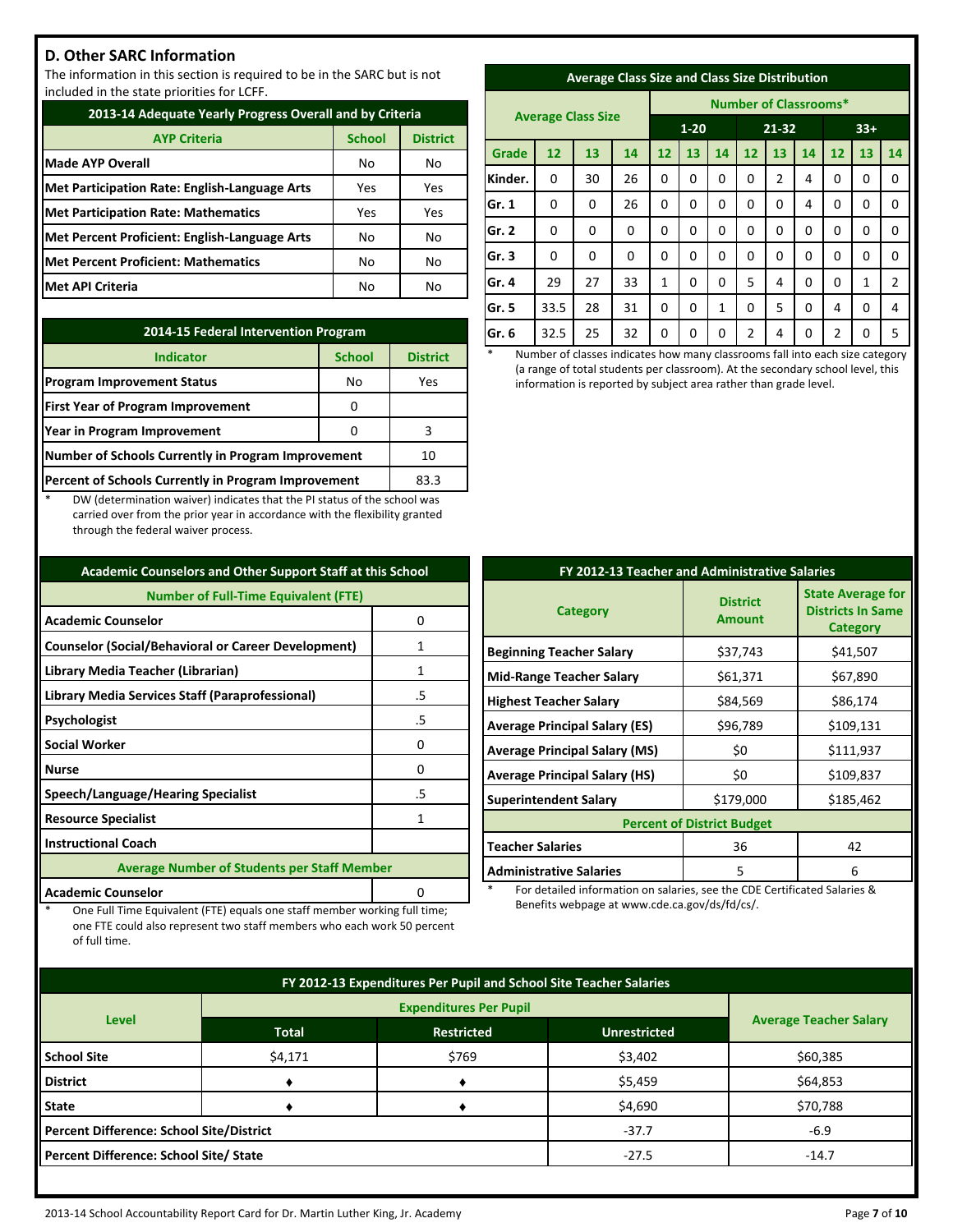#### **Types of Services Funded at Dr. Martin Luther King, Jr. Academy**

During the 2013-14 school year, the school funded the following priorities with monies allocated to the site:

- 2 Intervention Teachers
- 3 Americorps Literacy Tutors
- Fieldtrips
- Classroom library resources
- Materials and supplies
- Training activities for parents
- Software to support reading motivation (AR)
- Equipment (copiers, sports, etc.)
- PBIS

#### **Professional Development provided for Teachers at Dr. Martin Luther King, Jr. Academy**

The major areas of professional development for teachers in the district for 2013-2014 included the following:

- Standards-based planning for instruction, learning and assessment, focused on California State Standards, CST.
- Explicit Direct Instruction
- Bilingual Transference (for teachers facilitating Alternative Bilingual Education classes)
- Lesson Design and Engagement
- Coaching Cycles (for Academic Coaches)
- Teaching to the Math standards (primary grade teachers)

Professional development specific to Dr. Martin Luther King Jr. Academy included the following:

- The writing process presented through the Step Up to Writing Program, with an initial focus of Narrative writing
- Spelling demonstrations / grade level/ teacher
- High Leverage Strategies for CELDT preparation
- Evidence Based Questioning, and Close Reading strategies to support reading during the CSTs

Professional development was delivered through grade level sessions during regular work days with release time for classroom teachers.

Teachers were supported during implementation by the site's Academic Coach.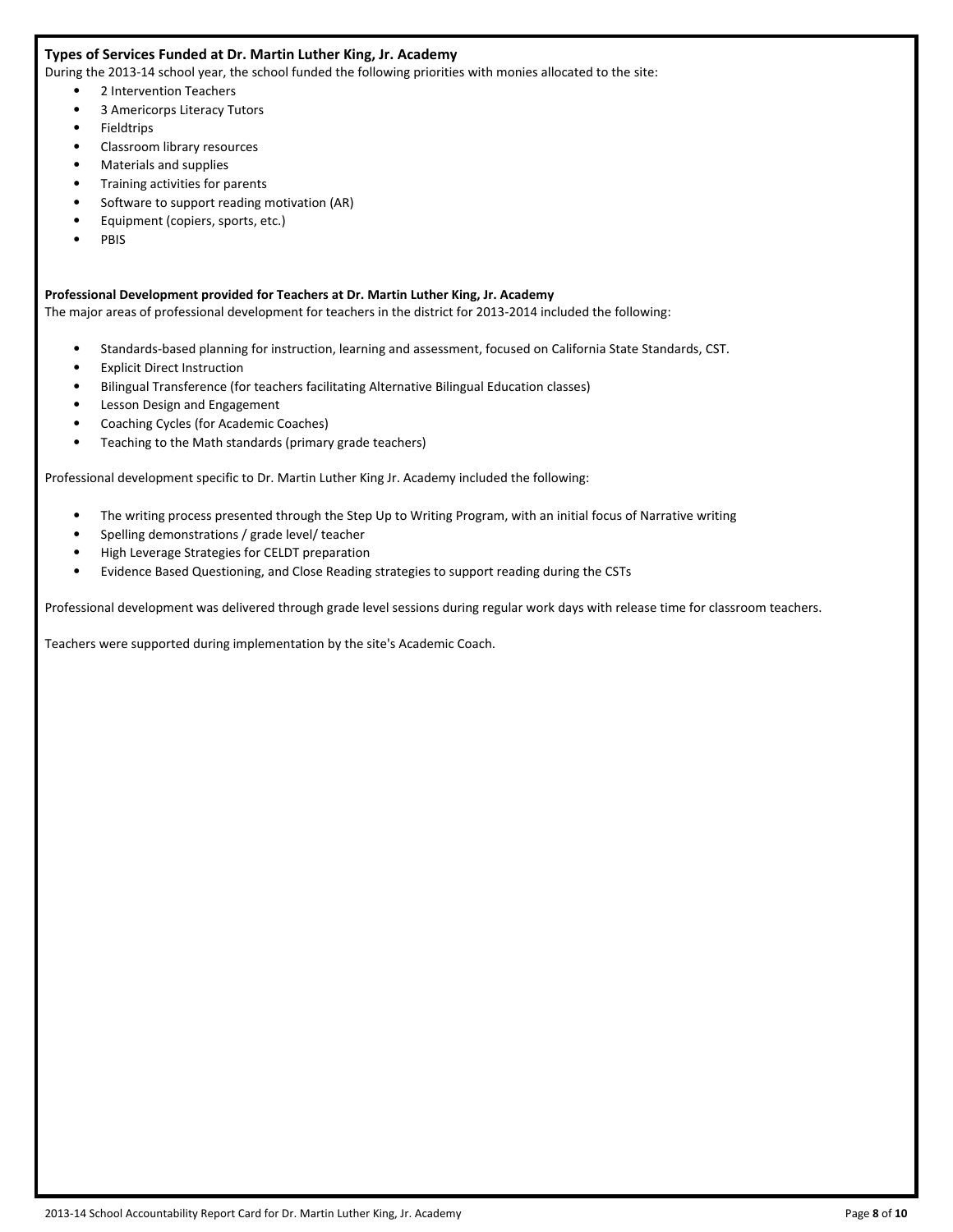| 2013-14 California High School Exit Examination Grade Ten Results by Student Group                                                                                              |                       |                              |                 |                       |            |                 |  |
|---------------------------------------------------------------------------------------------------------------------------------------------------------------------------------|-----------------------|------------------------------|-----------------|-----------------------|------------|-----------------|--|
|                                                                                                                                                                                 |                       | <b>English-Language Arts</b> |                 | <b>Mathematics</b>    |            |                 |  |
| <b>Group</b>                                                                                                                                                                    | <b>Not Proficient</b> | <b>Proficient</b>            | <b>Advanced</b> | <b>Not Proficient</b> | Proficient | <b>Advanced</b> |  |
| <b>All Students in the LEA</b>                                                                                                                                                  |                       |                              |                 |                       |            |                 |  |
| <b>All Students at the School</b>                                                                                                                                               |                       |                              |                 |                       |            |                 |  |
| Male                                                                                                                                                                            |                       |                              |                 |                       |            |                 |  |
| Female                                                                                                                                                                          |                       |                              |                 |                       |            |                 |  |
| <b>Black or African American</b>                                                                                                                                                |                       |                              |                 |                       |            |                 |  |
| American Indian or Alaska Native                                                                                                                                                |                       |                              |                 |                       |            |                 |  |
| Asian                                                                                                                                                                           |                       |                              |                 |                       |            |                 |  |
| <b>Filipino</b>                                                                                                                                                                 |                       |                              |                 |                       |            |                 |  |
| <b>Hispanic or Latino</b>                                                                                                                                                       |                       |                              |                 |                       |            |                 |  |
| Native Hawaiian/Pacific Islander                                                                                                                                                |                       |                              |                 |                       |            |                 |  |
| White                                                                                                                                                                           |                       |                              |                 |                       |            |                 |  |
| Two or More Races                                                                                                                                                               |                       |                              |                 |                       |            |                 |  |
| <b>Socioeconomically Disadvantaged</b>                                                                                                                                          |                       |                              |                 |                       |            |                 |  |
| <b>English Learners</b>                                                                                                                                                         |                       |                              |                 |                       |            |                 |  |
| <b>Students with Disabilities</b>                                                                                                                                               |                       |                              |                 |                       |            |                 |  |
| <b>Students Receiving Migrant Education Services</b>                                                                                                                            |                       |                              |                 |                       |            |                 |  |
| $\ast$<br>Percentages are not calculated when the number of students tested is ten or less, either because the number of students in this category is too small for statistical |                       |                              |                 |                       |            |                 |  |

accuracy or to protect student privacy.

| <b>CAHSEE Results for All Students - Three-Year Comparison</b><br><b>Percent of Students Scoring at Proficient or Advanced</b> |         |         |         |  |  |  |
|--------------------------------------------------------------------------------------------------------------------------------|---------|---------|---------|--|--|--|
| Dr. Martin Luther King, Jr. Academy                                                                                            | 2011-12 | 2012-13 | 2013-14 |  |  |  |
| <b>English-Language Arts</b>                                                                                                   |         |         |         |  |  |  |
| <b>Mathematics</b>                                                                                                             |         |         |         |  |  |  |
| <b>Alisal Union Elementary School District</b>                                                                                 | 2011-12 | 2012-13 | 2013-14 |  |  |  |
| <b>English-Language Arts</b>                                                                                                   |         |         |         |  |  |  |
| <b>Mathematics</b>                                                                                                             |         |         |         |  |  |  |
| <b>California</b>                                                                                                              | 2011-12 | 2012-13 | 2013-14 |  |  |  |
| <b>English-Language Arts</b>                                                                                                   | 56      | 57      | 56      |  |  |  |
| <b>Mathematics</b>                                                                                                             | 58      | 60      | 62      |  |  |  |

Percentages are not calculated when the number of students tested is ten or less, either because the number of students in this category is too small for statistical accuracy or to protect student privacy.

| <b>Completion of High School Graduation Requirements</b> |                                 |                 |              |
|----------------------------------------------------------|---------------------------------|-----------------|--------------|
| <b>Group</b>                                             | <b>Graduating Class of 2013</b> |                 |              |
|                                                          | <b>School</b>                   | <b>District</b> | <b>State</b> |
| <b>All Students</b>                                      |                                 |                 |              |
| <b>Black or African American</b>                         |                                 |                 |              |
| American Indian or Alaska Native                         |                                 |                 |              |
| Asian                                                    |                                 |                 |              |
| Filipino                                                 |                                 |                 |              |
| <b>Hispanic or Latino</b>                                |                                 |                 |              |
| Native Hawaiian/Pacific Islander                         |                                 |                 |              |
| White                                                    |                                 |                 |              |
| Two or More Races                                        |                                 |                 |              |
| <b>Socioeconomically Disadvantaged</b>                   |                                 |                 |              |
| <b>English Learners</b>                                  |                                 |                 |              |
| <b>Students with Disabilities</b>                        |                                 |                 |              |